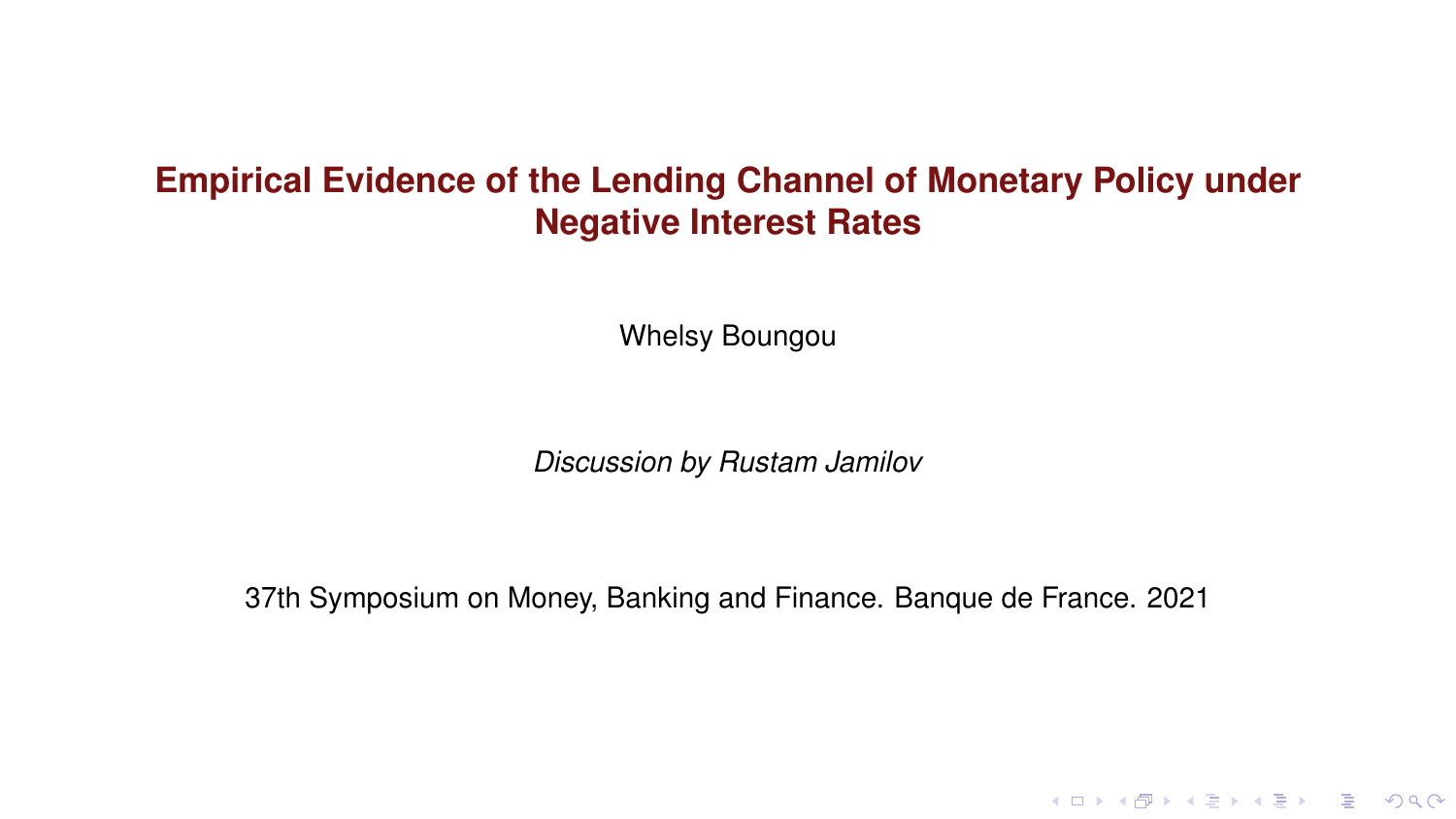▶ **Question**: What is the impact of negative interest rate policy (NIRP) on bank lending?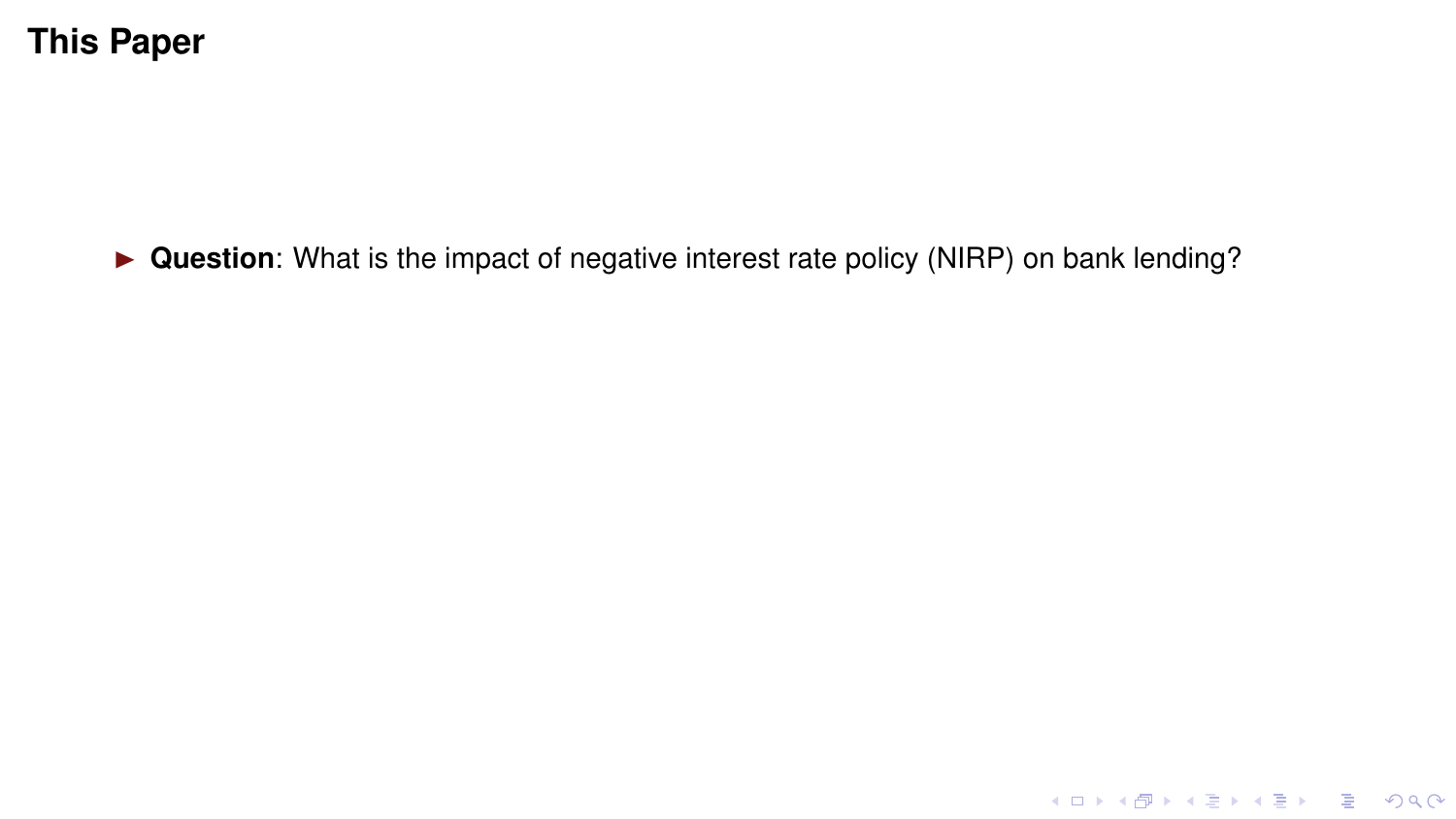- ► Question: What is the impact of negative interest rate policy (NIRP) on bank lending?
- **E Relevance**: Very important topic. NIRP is uncharted territory for policy-makers and academics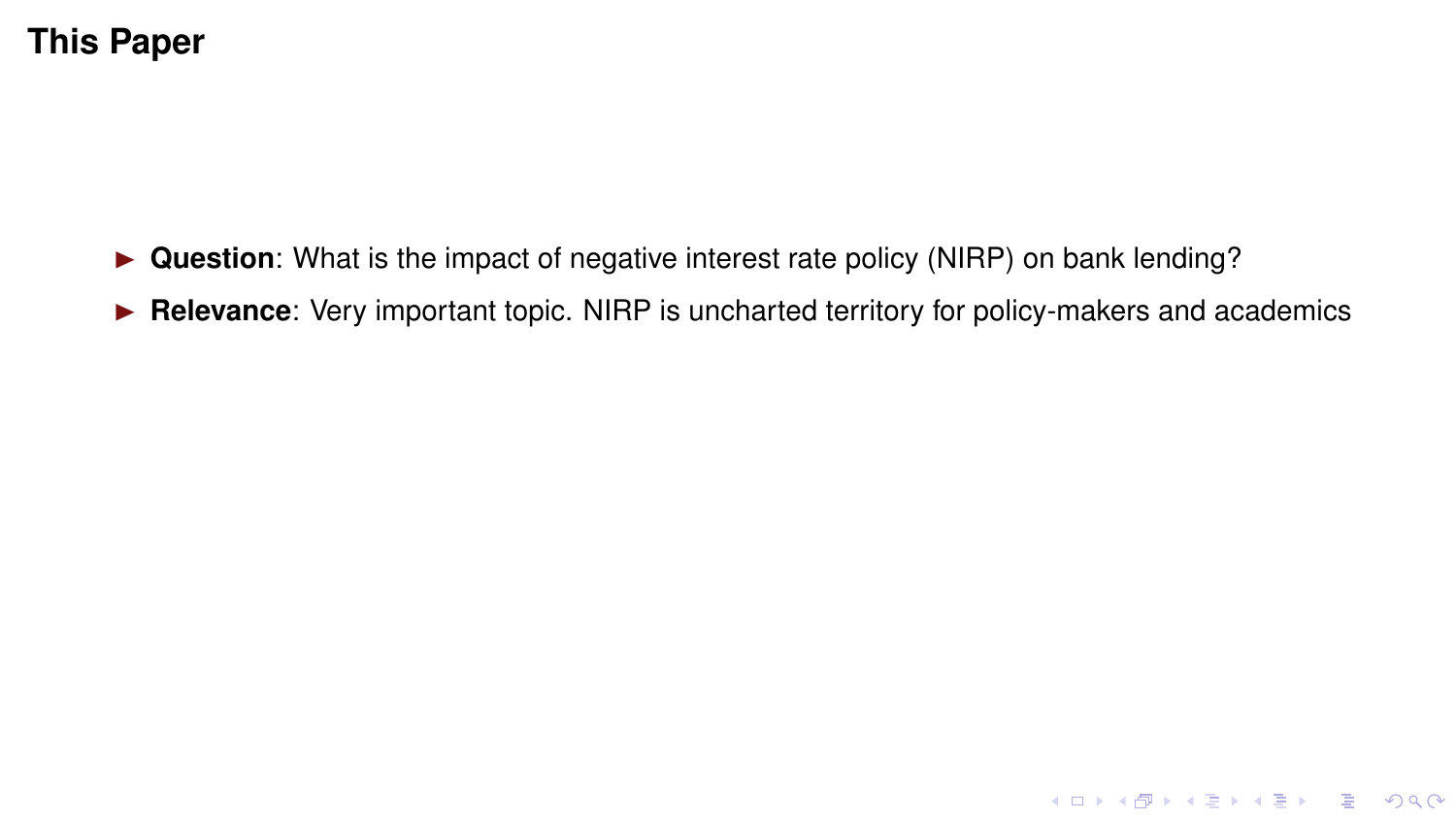- ► **Question**: What is the impact of negative interest rate policy (NIRP) on bank lending?
- **► Relevance:** Very important topic. NIRP is uncharted territory for policy-makers and academics

**KID X 4 @ X X 暑 X X 暑 X → 暑 → 9 Q Q →** 

▶ **Data**: Bank-level data covering 54 countries, 4000+ banks, over 2009-2018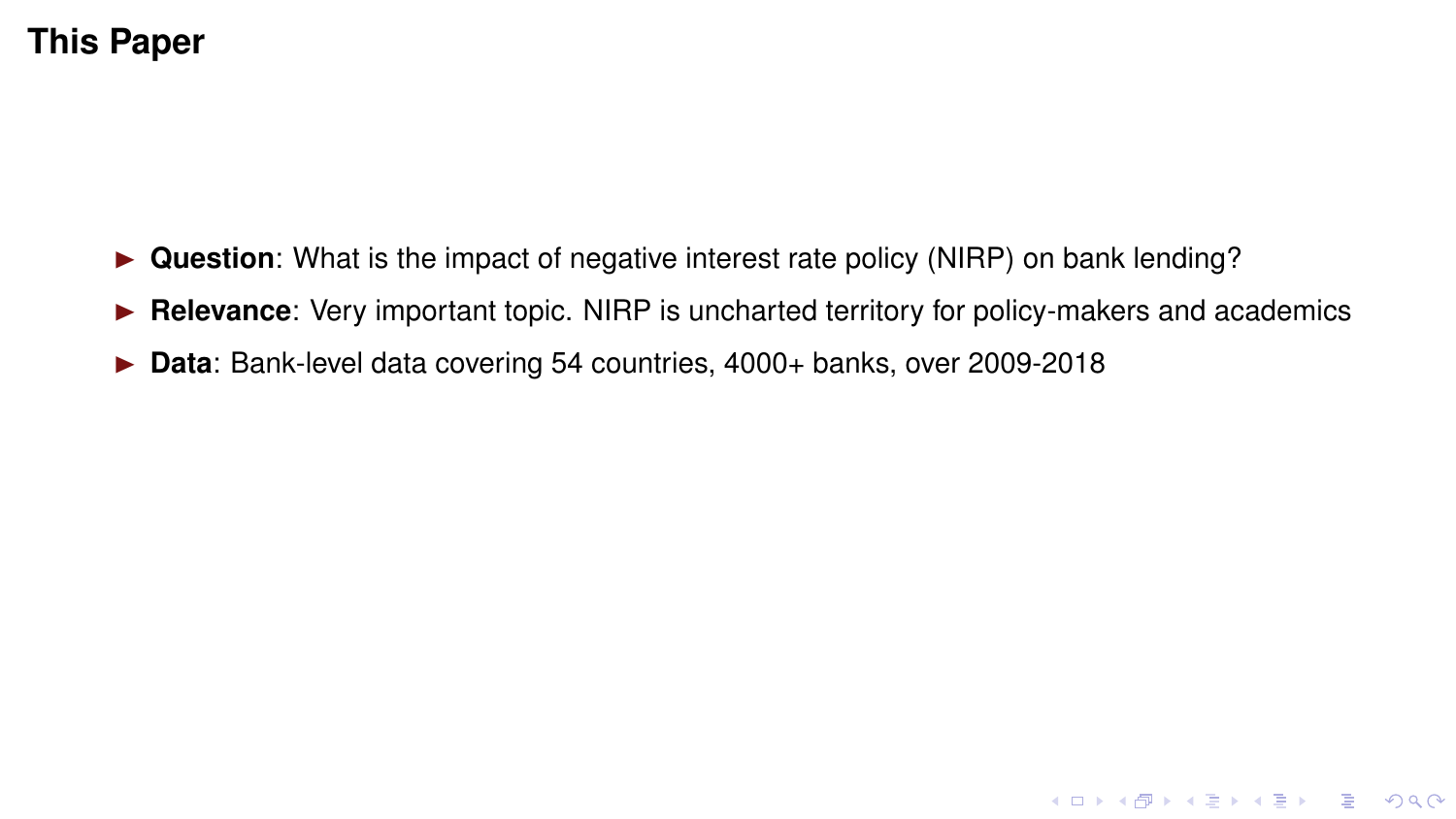- ► **Question**: What is the impact of negative interest rate policy (NIRP) on bank lending?
- **► Relevance:** Very important topic. NIRP is uncharted territory for policy-makers and academics

**KID X 4 @ X X 暑 X X 暑 X → 暑 → 9 Q Q →** 

- **É Data**: Bank-level data covering 54 countries, 4000+ banks, over 2009-2018
- **► Approach:** diff-in-diff, exploiting staggered adoption of NIPR regimes across countries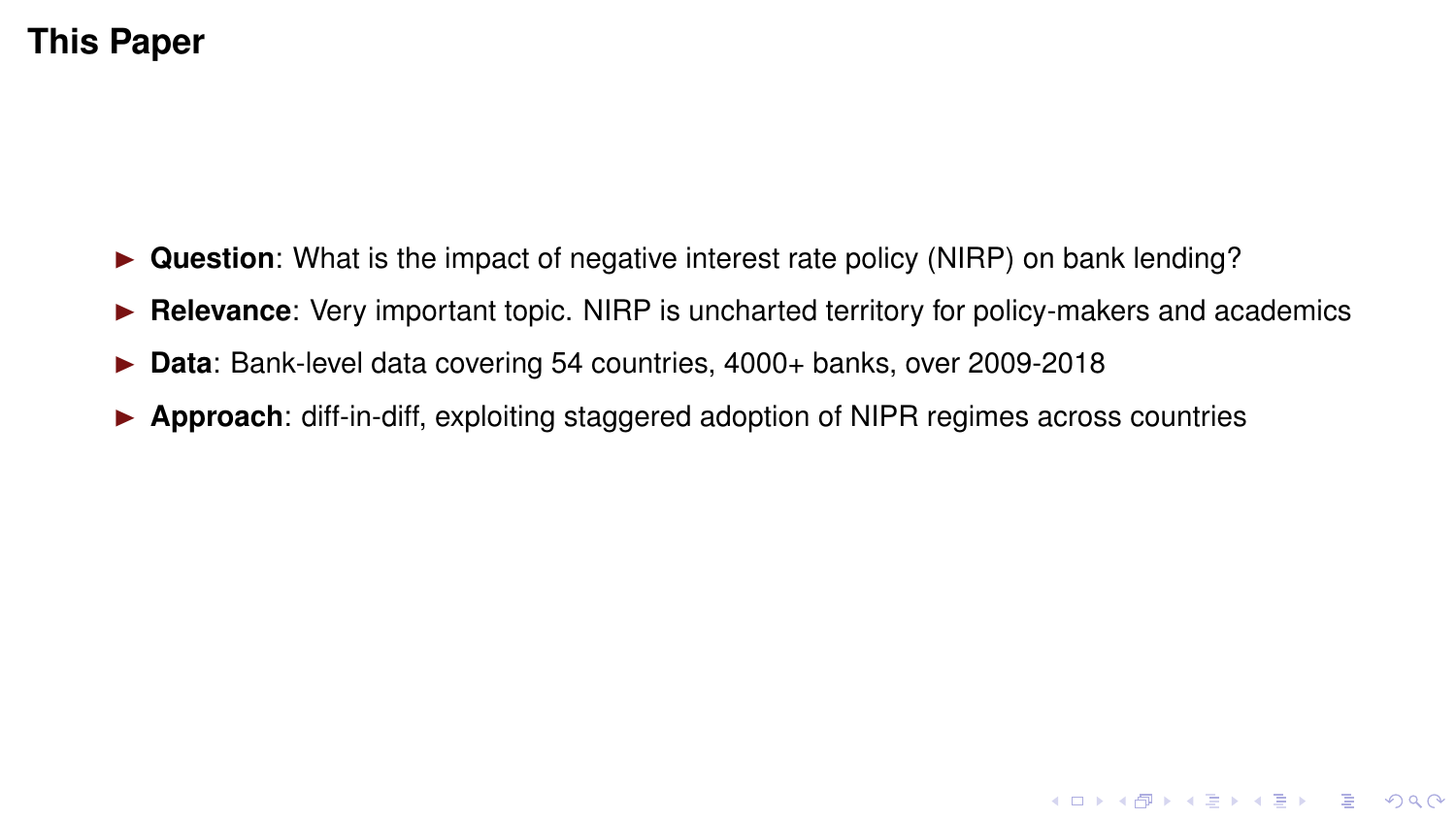- ► **Question**: What is the impact of negative interest rate policy (NIRP) on bank lending?
- **► Relevance:** Very important topic. NIRP is uncharted territory for policy-makers and academics
- **É Data**: Bank-level data covering 54 countries, 4000+ banks, over 2009-2018
- **► Approach:** diff-in-diff, exploiting staggered adoption of NIPR regimes across countries
- ► Main result: NIPR is associated with an increase in bank lending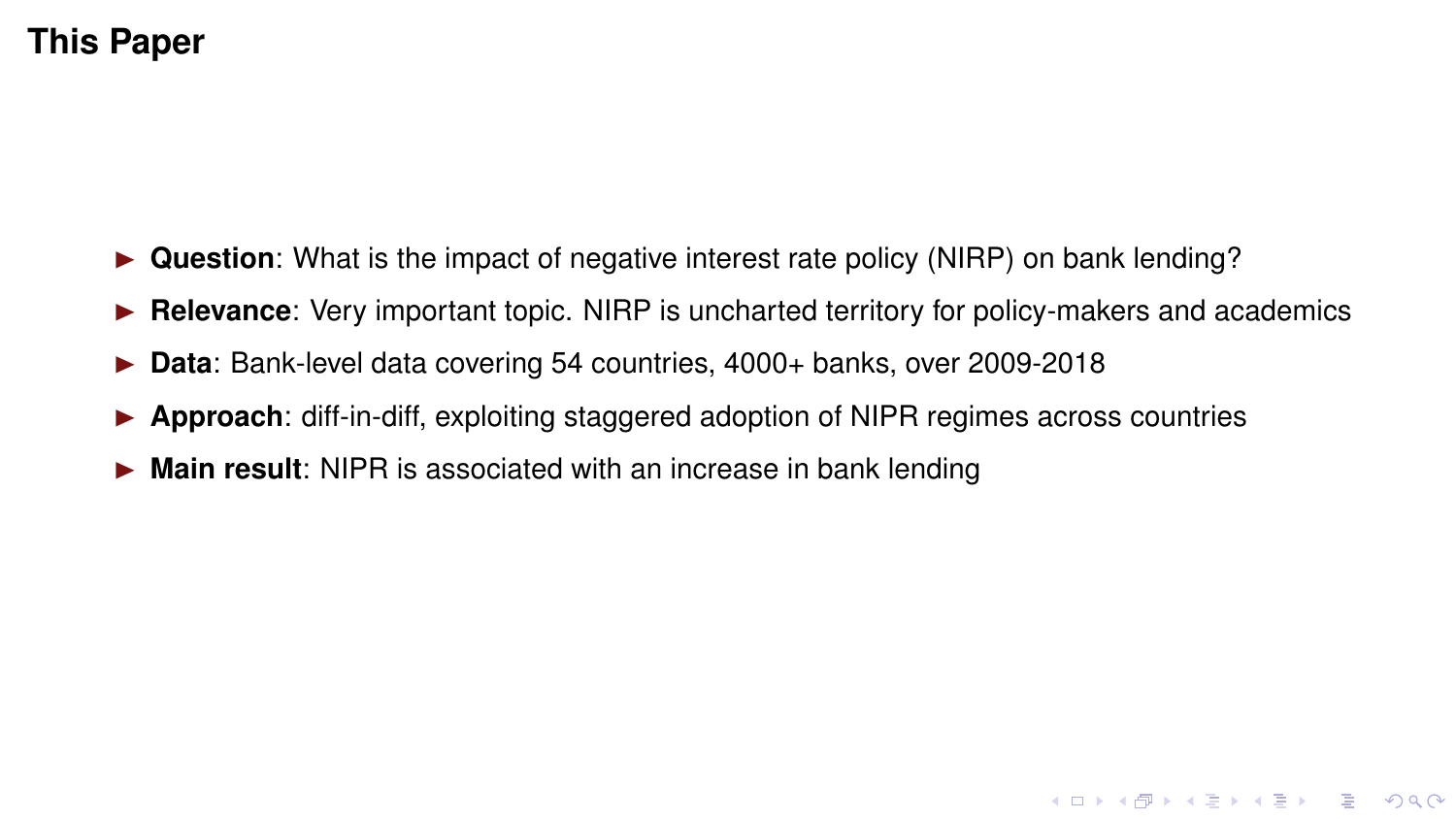- ► Question: What is the impact of negative interest rate policy (NIRP) on bank lending?
- **Relevance:** Very important topic. NIRP is uncharted territory for policy-makers and academics

**KID X 4 @ X X 暑 X X 暑 X → 暑 → 9 Q Q →** 

- **É Data**: Bank-level data covering 54 countries, 4000+ banks, over 2009-2018
- **► Approach:** diff-in-diff, exploiting staggered adoption of NIPR regimes across countries
- ► Main result: NIPR is associated with an increase in bank lending
- ► **Heterogeneity**: effect stronger for big banks, longer maturities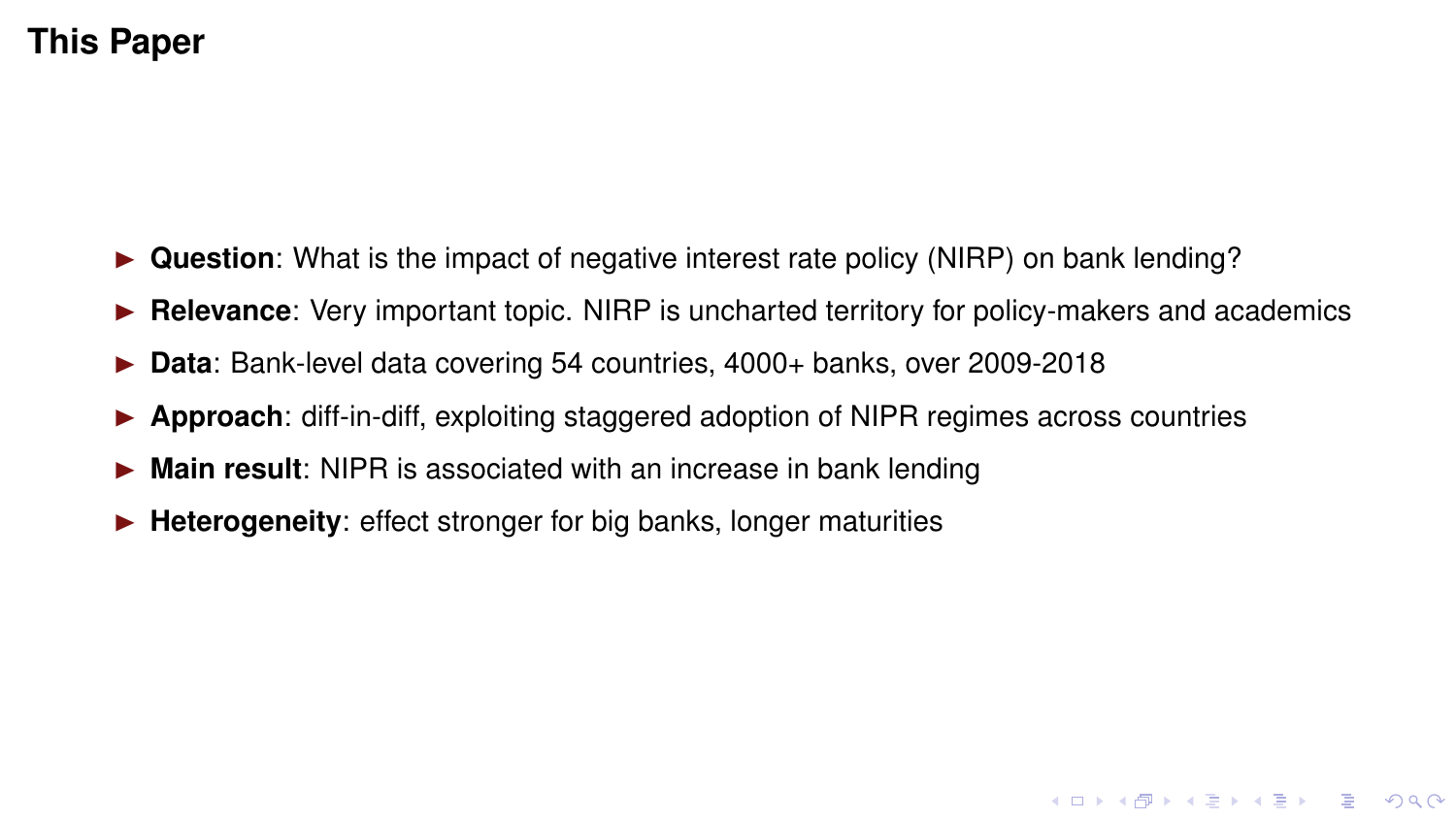**1.** NIPR episodes are not sudden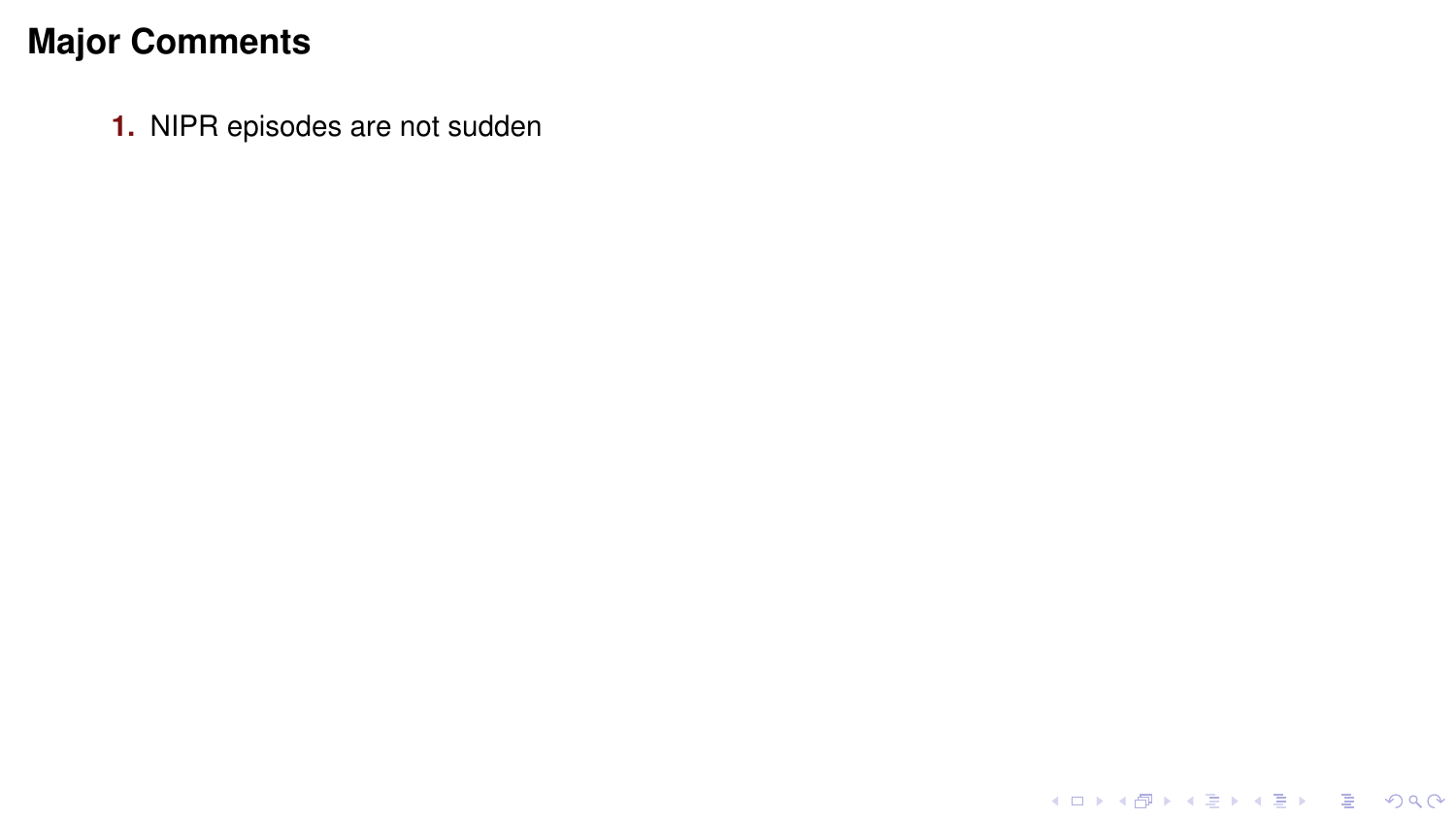- **1.** NIPR episodes are not sudden
	- NIPR periods not randomly assigned across countries; do not turn on and off randomly within a country. Country-level controls won't suffice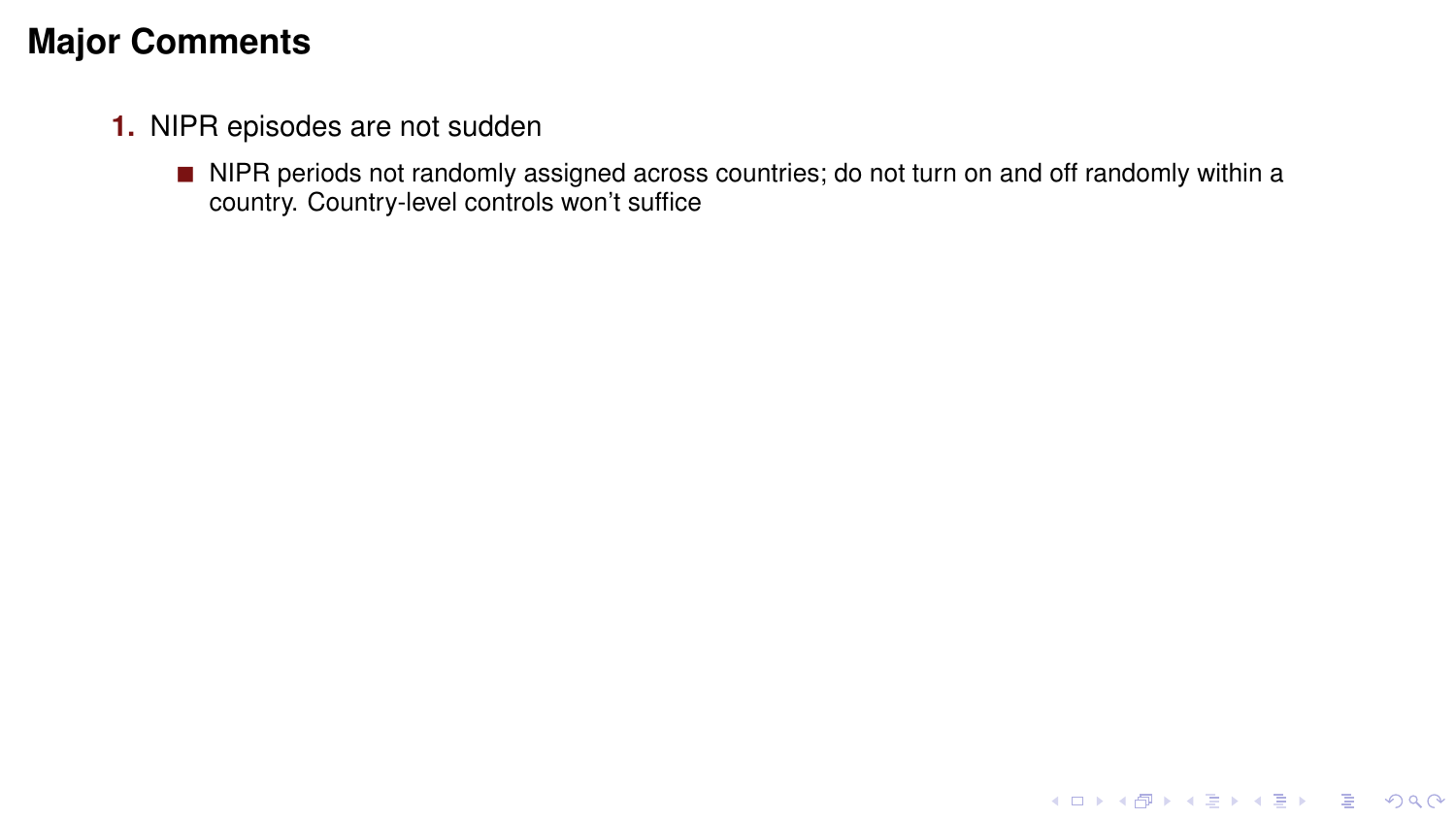- **1.** NIPR episodes are not sudden
	- NIPR periods not randomly assigned across countries; do not turn on and off randomly within a country. Country-level controls won't suffice
	- One way to go: tight windows (days or hours) surrounding policy announcements of CBs that decide to move interest rates to negative territory. Big literature on this.

K ロ ▶ K @ ▶ K 할 > K 할 > 1 할 > 9 Q Q\*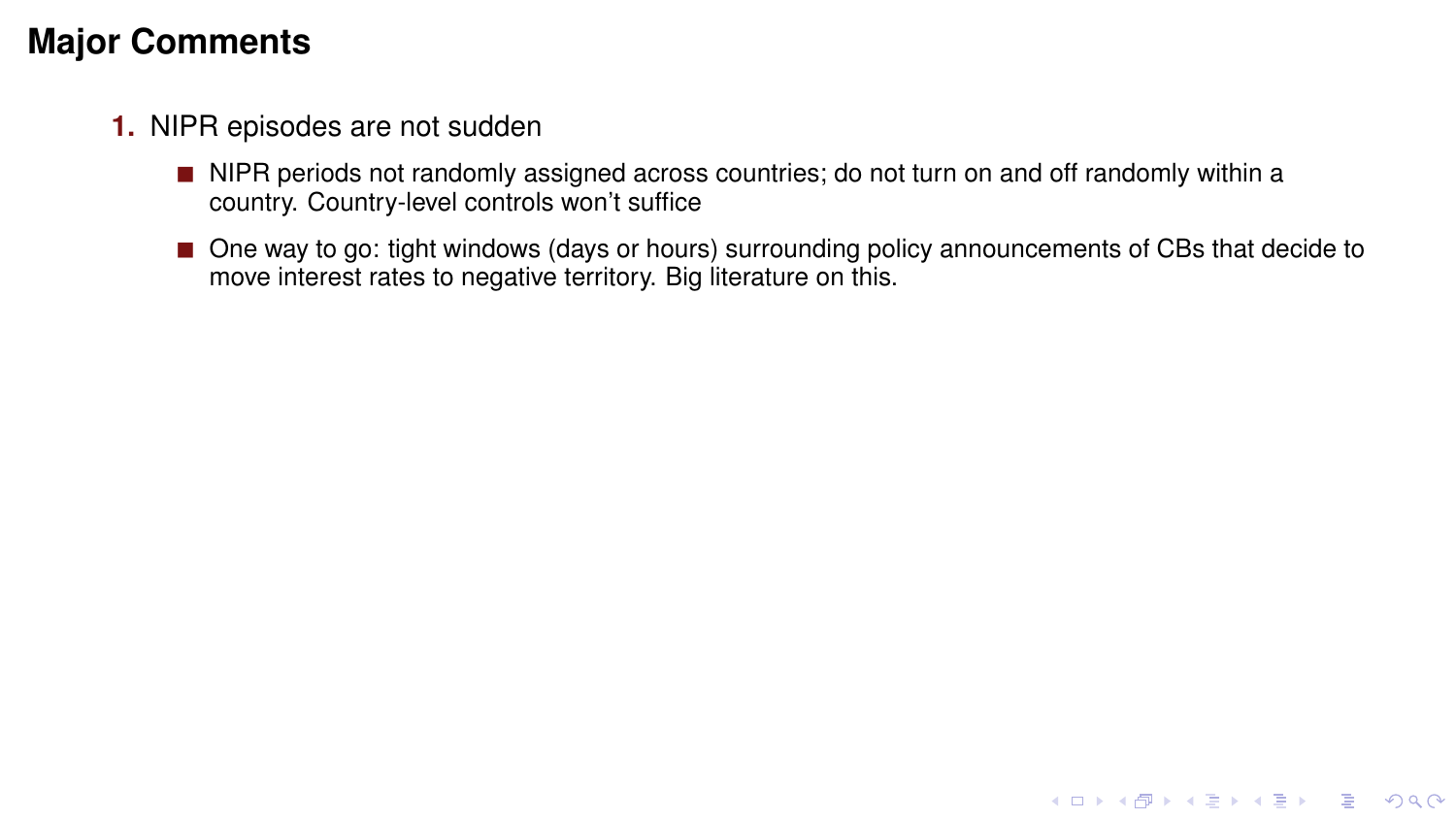- **1.** NIPR episodes are not sudden
	- NIPR periods not randomly assigned across countries; do not turn on and off randomly within a country. Country-level controls won't suffice
	- One way to go: tight windows (days or hours) surrounding policy announcements of CBs that decide to move interest rates to negative territory. Big literature on this.

**KO KARK KEK (EK SARA)** 

**2.** Bank-level focus: no matter the number of controls, identification of the *lending* channel is hard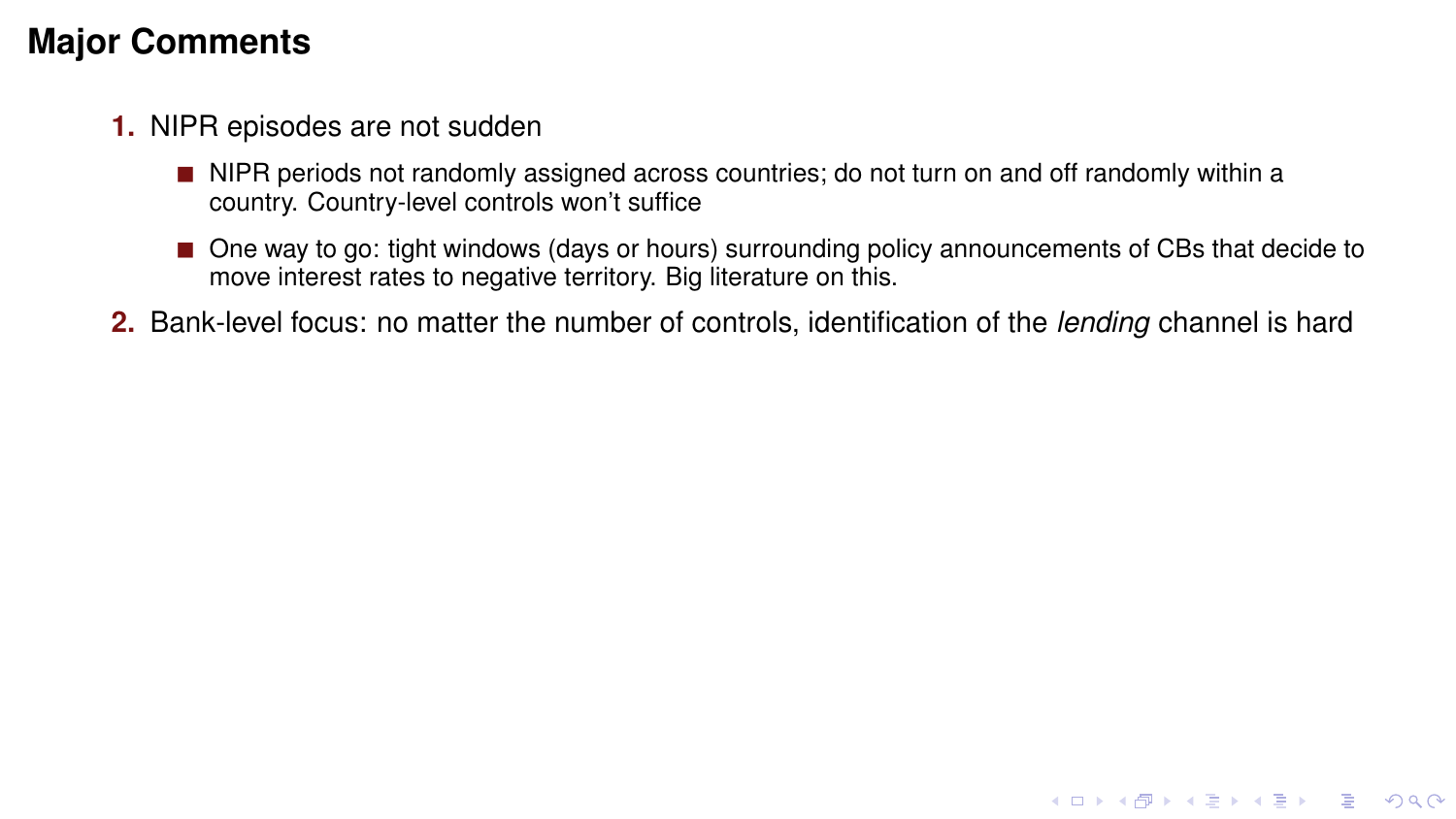- **1.** NIPR episodes are not sudden
	- NIPR periods not randomly assigned across countries; do not turn on and off randomly within a country. Country-level controls won't suffice
	- One way to go: tight windows (days or hours) surrounding policy announcements of CBs that decide to move interest rates to negative territory. Big literature on this.
- **2.** Bank-level focus: no matter the number of controls, identification of the *lending* channel is hard
	- One way to go: look at banks who operate in *both* NIPR and non-NIPR countries; study non-consolidated balance sheets. Do within-bank, cross-branch analysis where branch 1 is in the treatment group/country and branch 2 is in the control group/country. E.g.: Barclays has exposures in Denmark and Argentina

**KO KARK KEK (EK SARA)**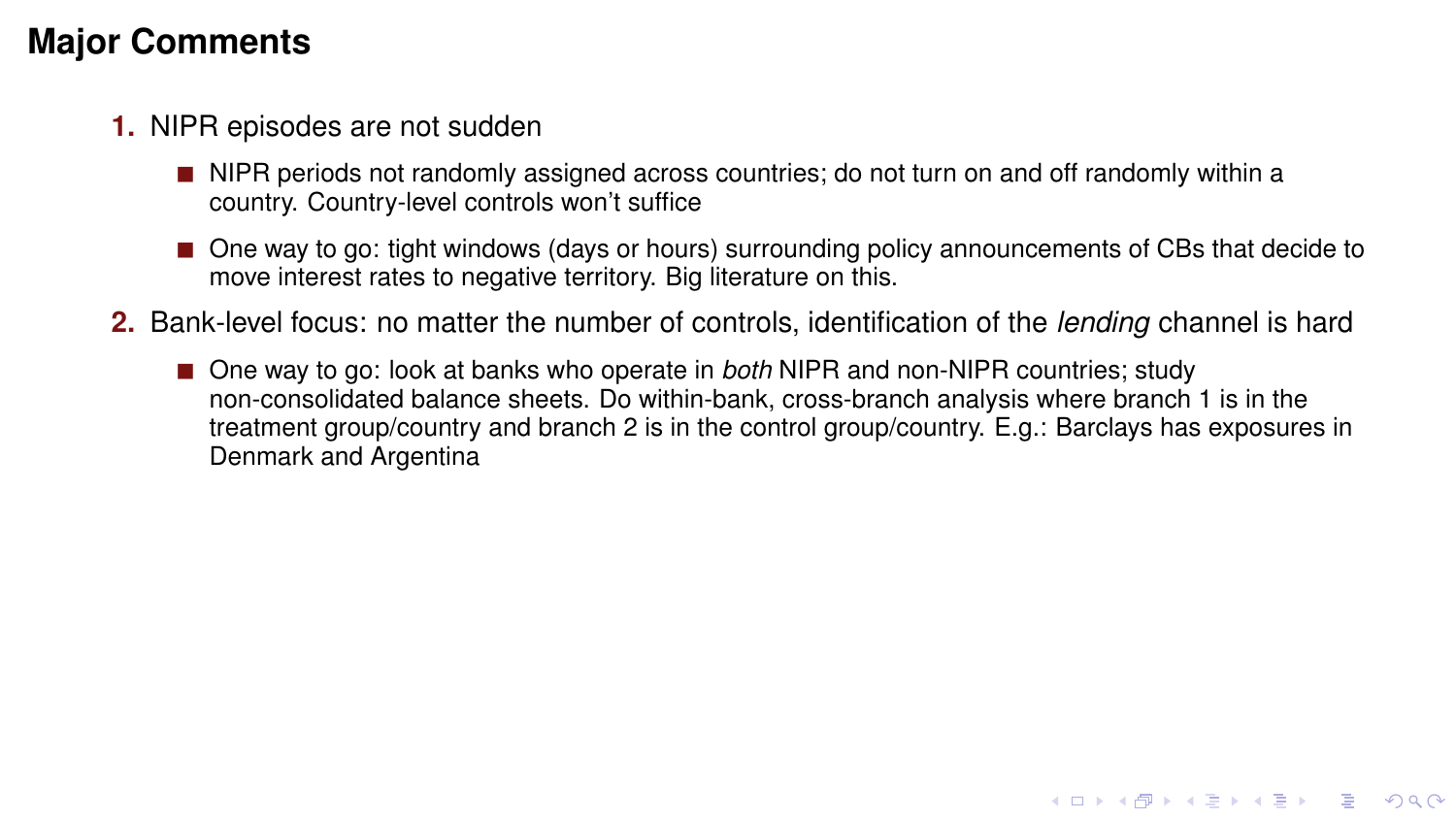- **1.** NIPR episodes are not sudden
	- NIPR periods not randomly assigned across countries; do not turn on and off randomly within a country. Country-level controls won't suffice
	- One way to go: tight windows (days or hours) surrounding policy announcements of CBs that decide to move interest rates to negative territory. Big literature on this.
- **2.** Bank-level focus: no matter the number of controls, identification of the *lending* channel is hard
	- One way to go: look at banks who operate in *both* NIPR and non-NIPR countries; study non-consolidated balance sheets. Do within-bank, cross-branch analysis where branch 1 is in the treatment group/country and branch 2 is in the control group/country. E.g.: Barclays has exposures in Denmark and Argentina

**KORK EX KEY OR ABY** 

**3.** Methodology: staggered treatments not only across countries but *within*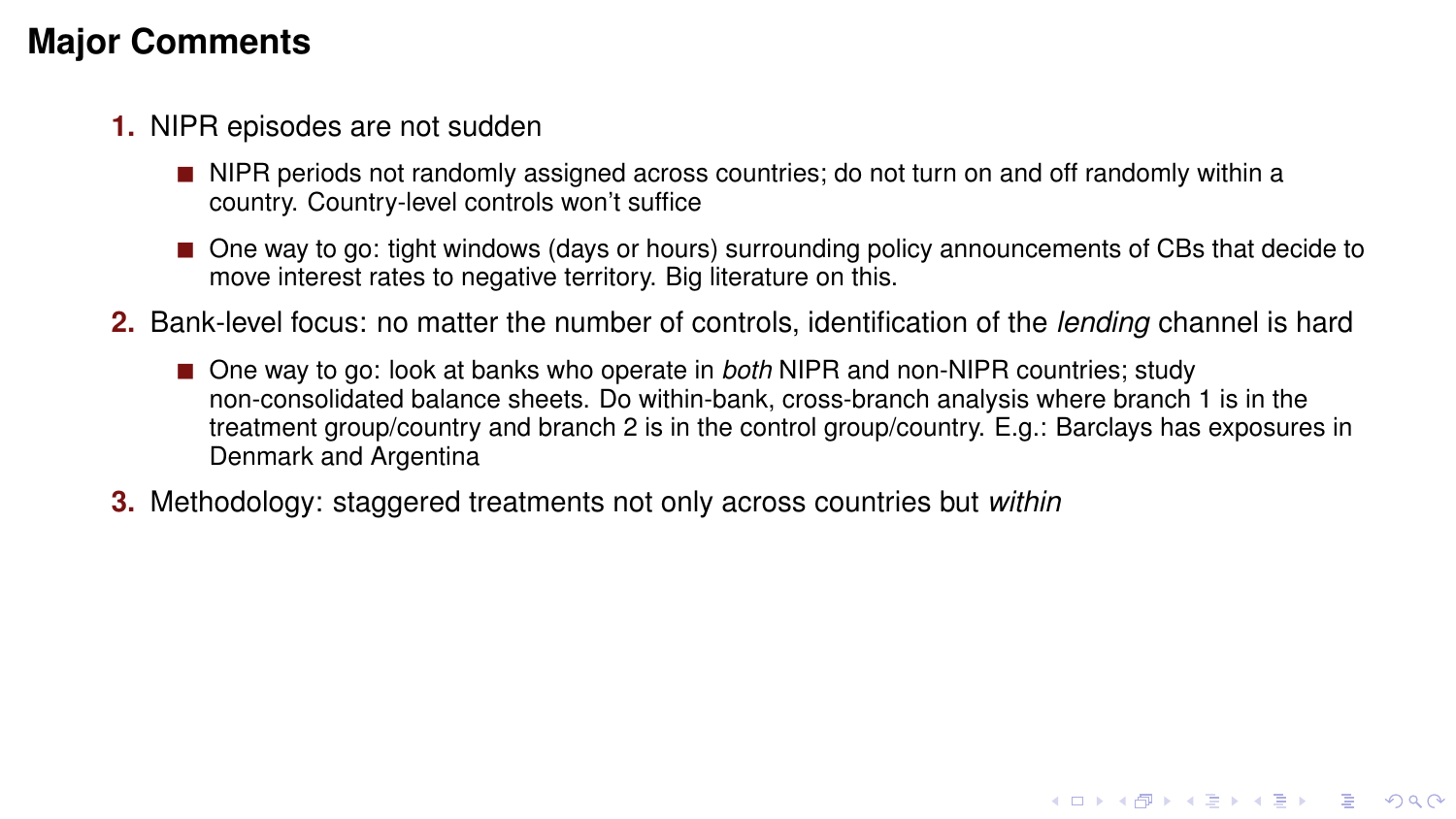- **1.** NIPR episodes are not sudden
	- NIPR periods not randomly assigned across countries; do not turn on and off randomly within a country. Country-level controls won't suffice
	- One way to go: tight windows (days or hours) surrounding policy announcements of CBs that decide to move interest rates to negative territory. Big literature on this.
- **2.** Bank-level focus: no matter the number of controls, identification of the *lending* channel is hard
	- One way to go: look at banks who operate in *both* NIPR and non-NIPR countries; study non-consolidated balance sheets. Do within-bank, cross-branch analysis where branch 1 is in the treatment group/country and branch 2 is in the control group/country. E.g.: Barclays has exposures in Denmark and Argentina

**KORK EX KEY OR ABY** 

- **3.** Methodology: staggered treatments not only across countries but *within*
	- Setup is far more complicated than it seems. Standard TWFE may not suffice.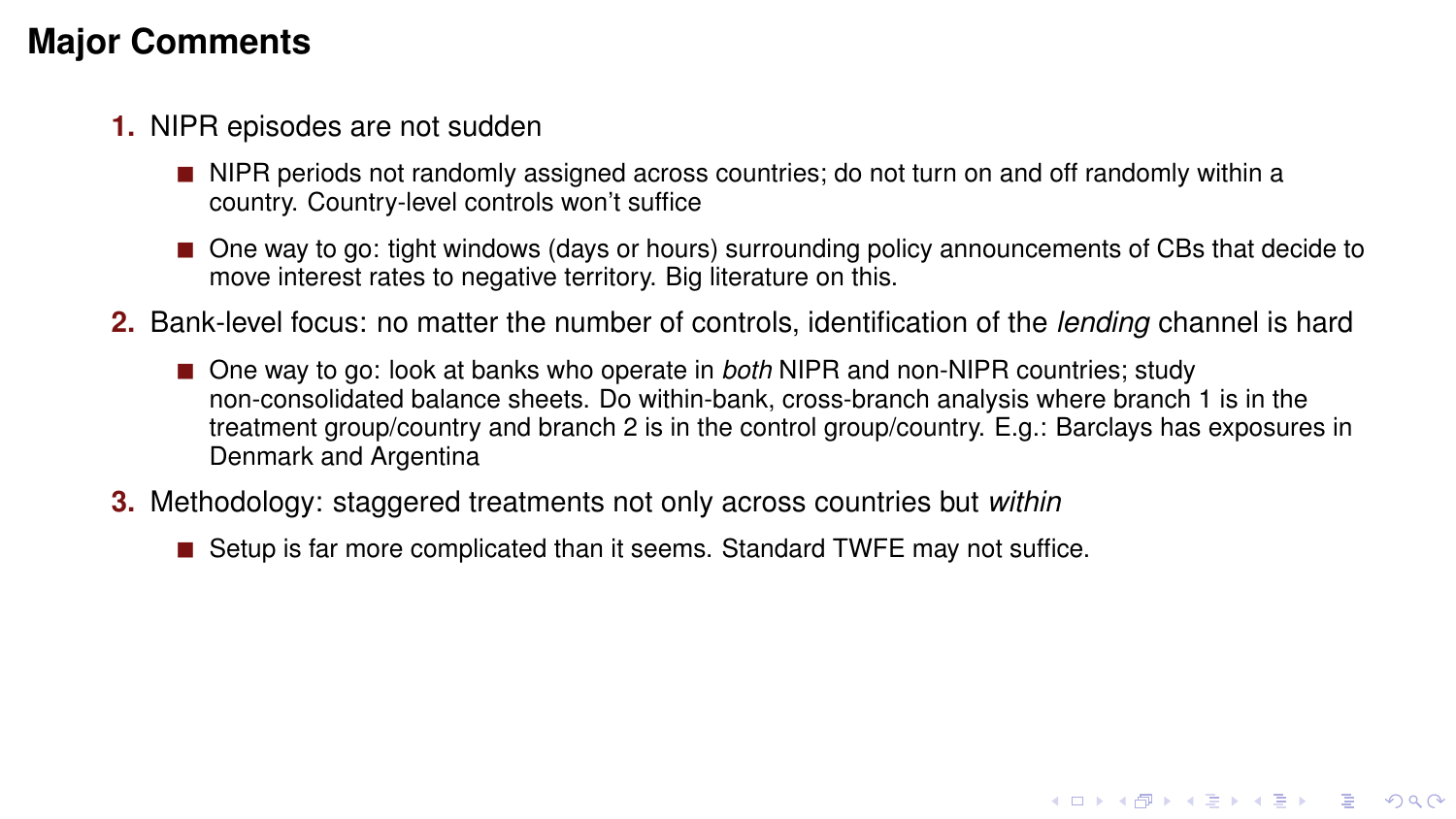- **1.** NIPR episodes are not sudden
	- NIPR periods not randomly assigned across countries; do not turn on and off randomly within a country. Country-level controls won't suffice
	- One way to go: tight windows (days or hours) surrounding policy announcements of CBs that decide to move interest rates to negative territory. Big literature on this.
- **2.** Bank-level focus: no matter the number of controls, identification of the *lending* channel is hard
	- One way to go: look at banks who operate in *both* NIPR and non-NIPR countries; study non-consolidated balance sheets. Do within-bank, cross-branch analysis where branch 1 is in the treatment group/country and branch 2 is in the control group/country. E.g.: Barclays has exposures in Denmark and Argentina
- **3.** Methodology: staggered treatments not only across countries but *within*
	- Setup is far more complicated than it seems. Standard TWFE may not suffice.
	- Can look into Goldsmith-Pinkham's notes (2021), Goodman-Bacon (2019) for refinements in the method

**KORK EX KEY OR ABY**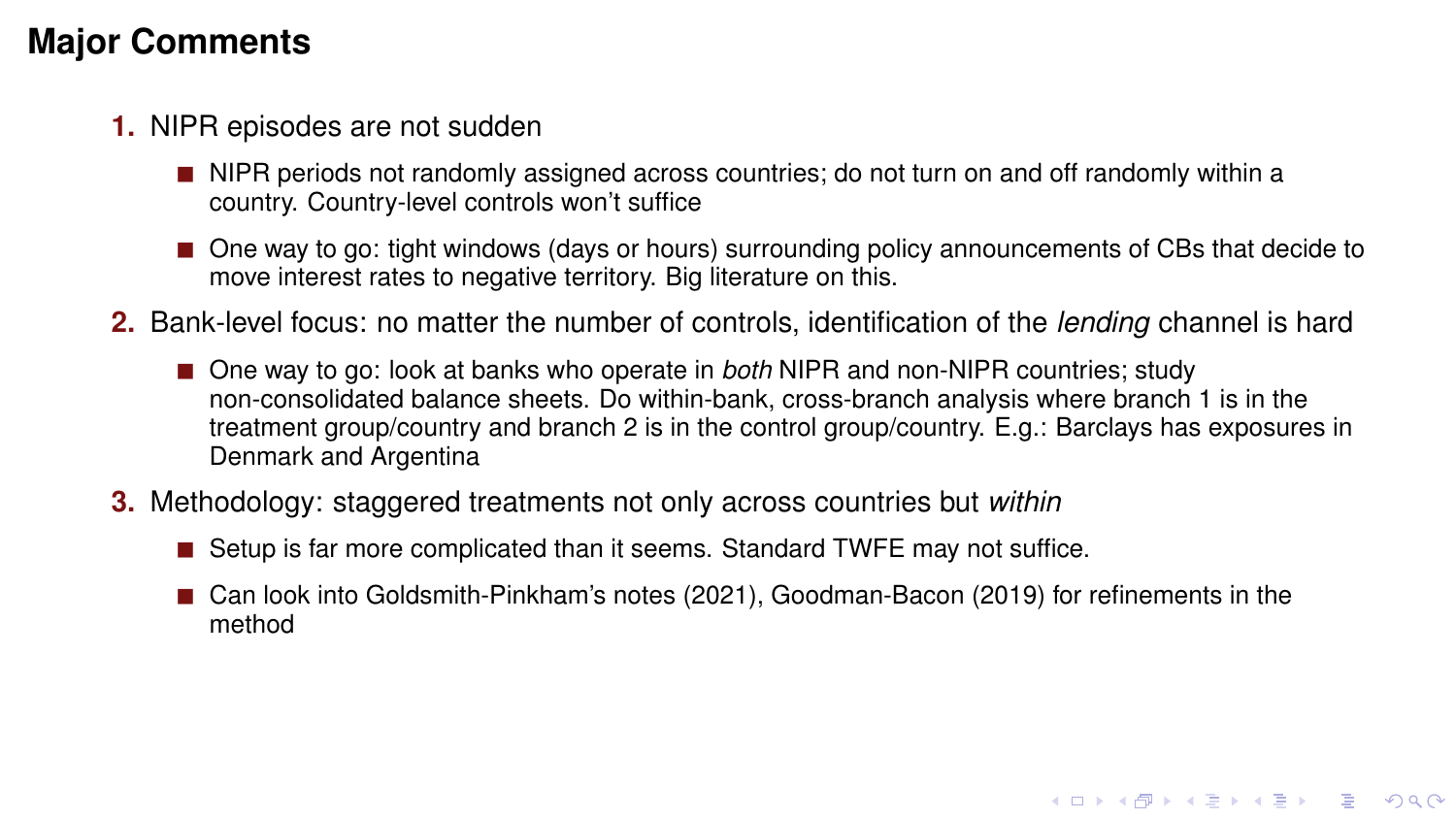- **1.** NIPR episodes are not sudden
	- NIPR periods not randomly assigned across countries; do not turn on and off randomly within a country. Country-level controls won't suffice
	- One way to go: tight windows (days or hours) surrounding policy announcements of CBs that decide to move interest rates to negative territory. Big literature on this.
- **2.** Bank-level focus: no matter the number of controls, identification of the *lending* channel is hard
	- One way to go: look at banks who operate in *both* NIPR and non-NIPR countries; study non-consolidated balance sheets. Do within-bank, cross-branch analysis where branch 1 is in the treatment group/country and branch 2 is in the control group/country. E.g.: Barclays has exposures in Denmark and Argentina
- **3.** Methodology: staggered treatments not only across countries but *within*
	- Setup is far more complicated than it seems. Standard TWFE may not suffice.
	- Can look into Goldsmith-Pinkham's notes (2021), Goodman-Bacon (2019) for refinements in the method
- **4.** Real effects: did lending translate into non-financial firm outcomes? Or was it just substitution from banks to market financing?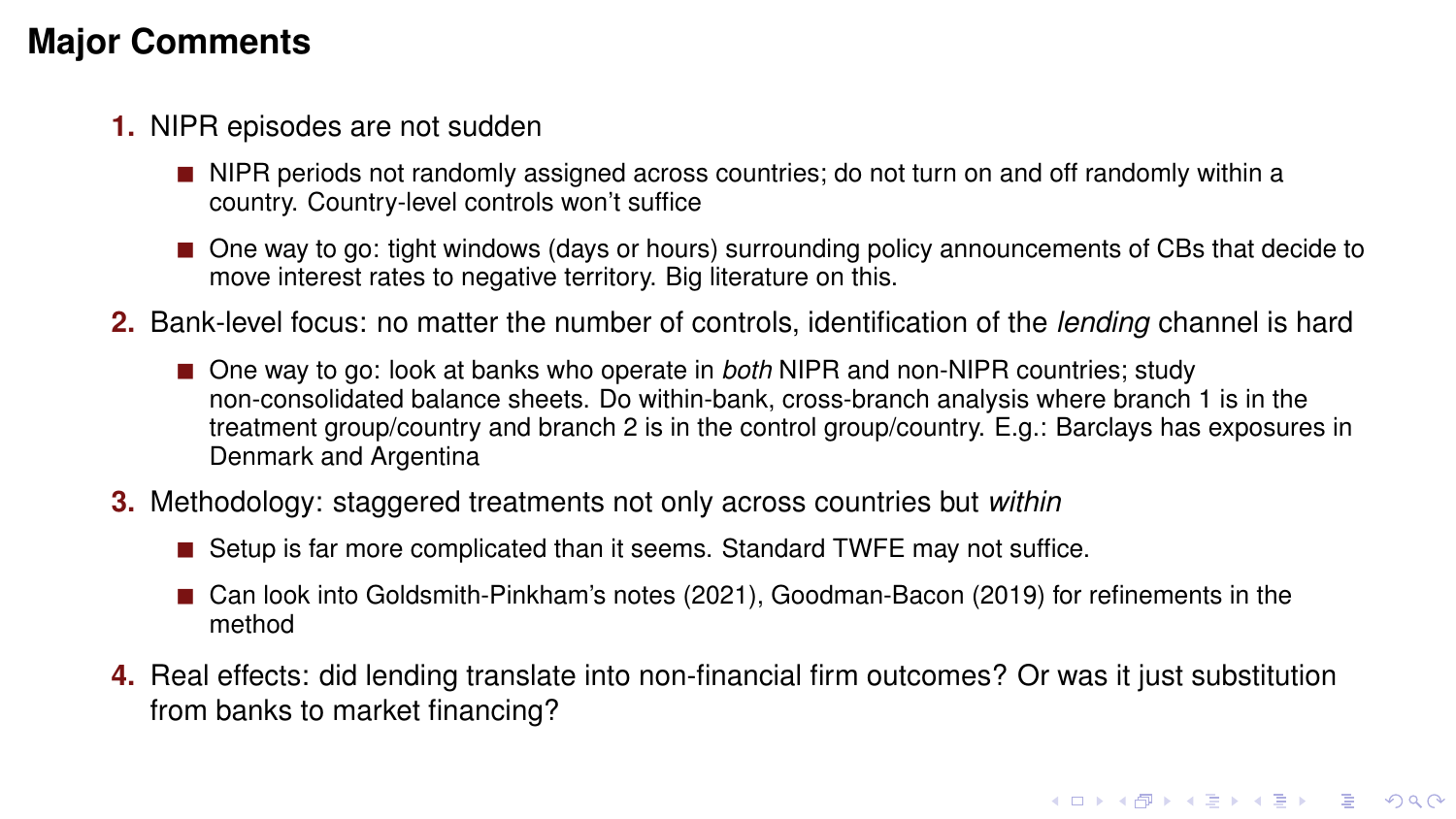### **Minor Comments**

- **1.** What happened with corporate spreads and total non-financial debt across the two regimes? Firms could have just substituted away from banks to markets, so the decline in bank lending is not informative
- **2.** Would be great to explore heterogeneity by country: where is the average effect concentrated?
- **3.** The impact on interest income is not very surprising potentially mechanical. Could experiment with other LHS variables?
- **4.** Size heterogeneity is a welcome idea: can do more dimensions such as risk-taking, liquidity etc.
- **5.** Any chance can look at non-banks? Banks are a (diminishing) subset of financial sector
- **6.** The baseline LHS should be growth in loans or total loans; not clear whether loans/TA is meaningful because see next point
- **7.** Non-interest income may have grown during the same NIPR episodes. So, total income may not have moved. Important to check total income or profits
- **8.** NIPR definitions: not clear why country-specific CB policy rates are not used to define the NIPR episode
- **9.** What is so special about NIPR? Just a generalization of ZLB? Could be explained more.
- **10.** The deposits side is equally as interesting as the asset side. See Eggertson, Juelsrud, Summers, Wold (2021)